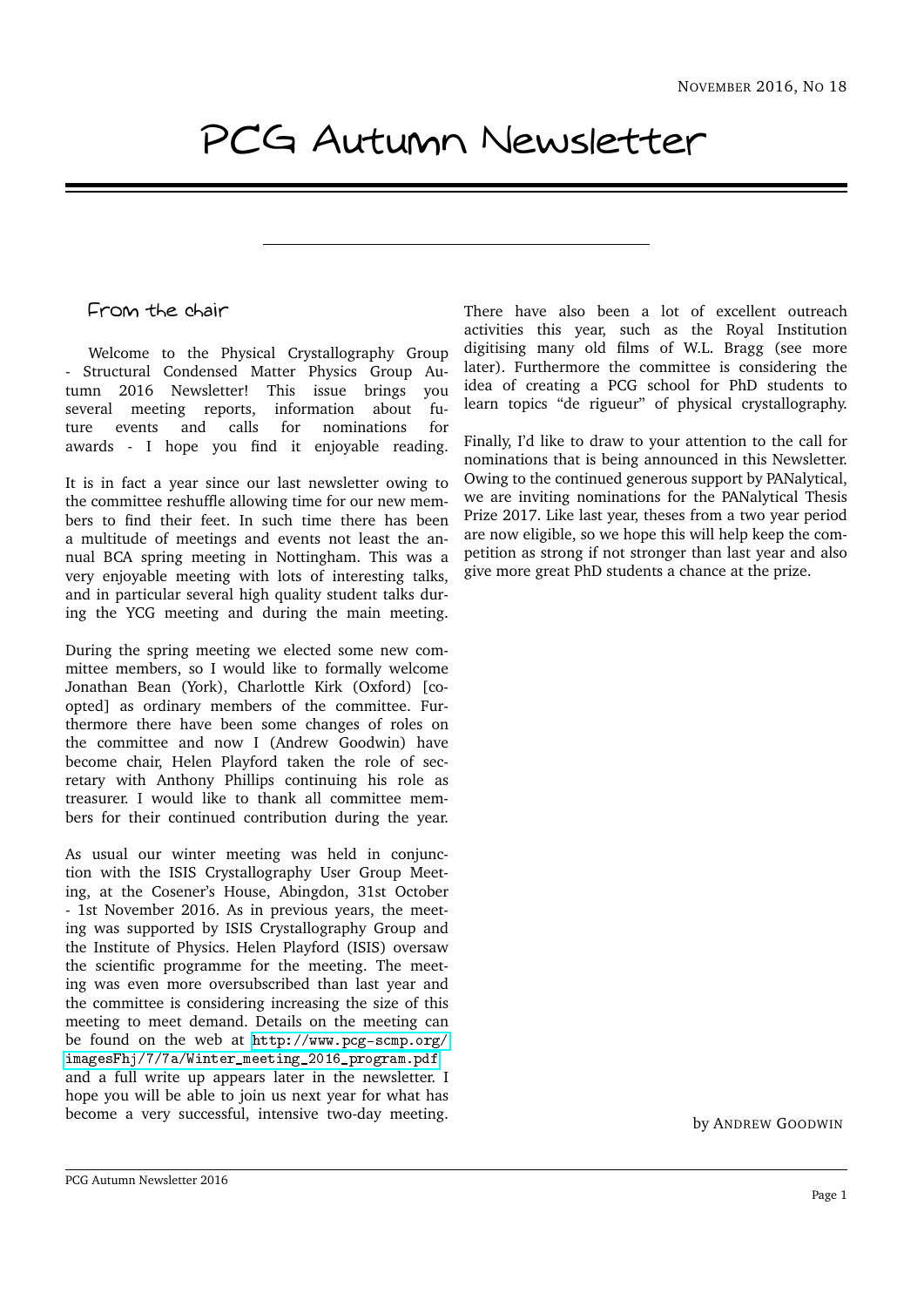#### PANalytical 2017 Thesis Prize for Physical Crystallography

The PCG-SCMP is pleased to invite entries for the PANalytical Thesis Prize in Physical Crystallography. The prize will be awarded for the best use of techniques or methods of Physical Crystallography in a successfully examined thesis submitted in the period from 1st January 2016 to 31st December 2016. In order for a thesis to be eligible for the award, the Physical Crystallography element must be central to the work of the thesis, which must also demonstrate a context over and above structural work for its own sake. The candidate must be a member of the Structural Condensed Matter Group of the IoP and/or the Physical Crystallography Group of the BCA. Non-members may enter the competition but will be required to join the IoP/SCMP or the BCA/PCG at the student rate to progress their nomination further. Note that 'roll-over' submissions from the previous year can be considered a second time. Full eligibility criteria and procedures for the PANalytical thesis prize can be found here. [http://www.pcg-scmp.org/imagesFhj/0/](http://www.pcg-scmp.org/imagesFhj/0/0e/The_PANalytical_Thesis_Prize_rules_v2.pdf) [0e/The\\_PANalytical\\_Thesis\\_Prize\\_rules\\_v2.pdf](http://www.pcg-scmp.org/imagesFhj/0/0e/The_PANalytical_Thesis_Prize_rules_v2.pdf). To enter the competition, candidates must submit:

(a) a copy of the thesis in electronic format.

(b) a personal statement of not more than 500 words explaining why the thesis should be considered for the prize and including a clear description of the role of Physical Crystallography (as broadly defined on the website www.pcg-scmp.org) in the research.

(c) the names and contact details of two academic referees, one of whom may be the thesis supervisor, who will be able to comment on the thesis research of the candidate.

Nominations for the prize must be submitted to the PCG-SCMP Chair, Prof. Andrew Goodwin [\(an](mailto:andrew.goodwin@chem.ox.ac.uk)[drew.goodwin@chem.ox.ac.uk\)](mailto:andrew.goodwin@chem.ox.ac.uk), by 22nd February 2017. The Prize will be awarded at the BCA meeting at University of Lancaster, 10th - 13th April 2017.

Previous winners

- 2016 Andrew Cairns (Department of Chemistry, University of Oxford) "Mechanical and configurational degeneracy in transition metal cyanide materials"
- 2015 Josh Makepeace (Department of Chemistry, University of Oxford) "Light metal amides for hydrogen storage and ammonia decomposition"
- 2014 Alexander Hearmon (Department of Physics, University of Oxford) "Neutron, X-ray, and Optical Studies of Multiferroic Materials"
- 2013 Mark Senn (Department of Chemistry, University of Edinburgh) "Charge, Orbital and Magnetic Ordering in Transition Metal Oxides"
- 2012 Lucian Pascut (School of Physics, Bristol University) "Neutron and Resonant X-ray Scattering Studies of Low Dimensional Quantum Magnets"
- 2011 Stuart Bland (Department of Physics, Durham University) "X-Ray Scattering Studies of Charge and Orbital Ordering in Transition Metal Oxides"
- 2010 Helen Maynard-Casely (Department of Physics, University of Edinburgh) "The new mineralogy of the outer solar system and the highpressure behaviour of methane"
- 2009 Aurora Cruz-Cabeza (Department of Chemistry, University of Cambridge) "On the Prediction, Rationalisation and Discovery of New Crystal Forms"
- 2008 Lars Lundegaard (Department of Physics, University of Edinburgh) "High-Pressure Diffraction Studies of Rubidium Phase IV"
- 2007 Lynne Thomas (Department of Chemistry, University of Glasgow) "Disorder in Substituted Benzenes by Combined Diffraction and Computational Studies".
- 2006 Andrew Goodwin (Department of Earth Sciences, University of Cambridge) "Dynamics from Powder Diffraction"
- 2005 Dominic Fortes (UCL) "Crystallisation of Ammonia Hydrates under High Pressure"

## PCG-SCMP Bursaries

Student bursary applications are welcome from the IoP members affiliated to the PCG-SCMP group. Bursaries are intended to help research students to attend meetings, conferences and training schools relevant to PCG-SCMP areas of interest. Students may apply for up to a total amount of £250 during the course of their PhD. Applications can be submitted to the IoP throughout the year, but will be considered by the Group Committee on a quarterly basis (and therefore should reach the IoP by 1st March, 1st June, 1st September and 1st December). Successful bursary applicants are expected to produce a short written report on the meeting, which may be published in this Newsletter (see section Recent Events in this issue), in Crystallography News or on the PCG-SCMP website (<www.pcg-scmp.org>). For further information please contact the PCG-SCMP Secretary Helen Playford [\(helen.playford@stfc.ac.uk\)](mailto:helen.playford@stfc.ac.uk) or visit the relevant Institute of Physics web page ([http://www.iop.org/](http://www.iop.org/about/grants/research_student/page_38808.html) [about/grants/research\\_student/page\\_38808.html](http://www.iop.org/about/grants/research_student/page_38808.html)).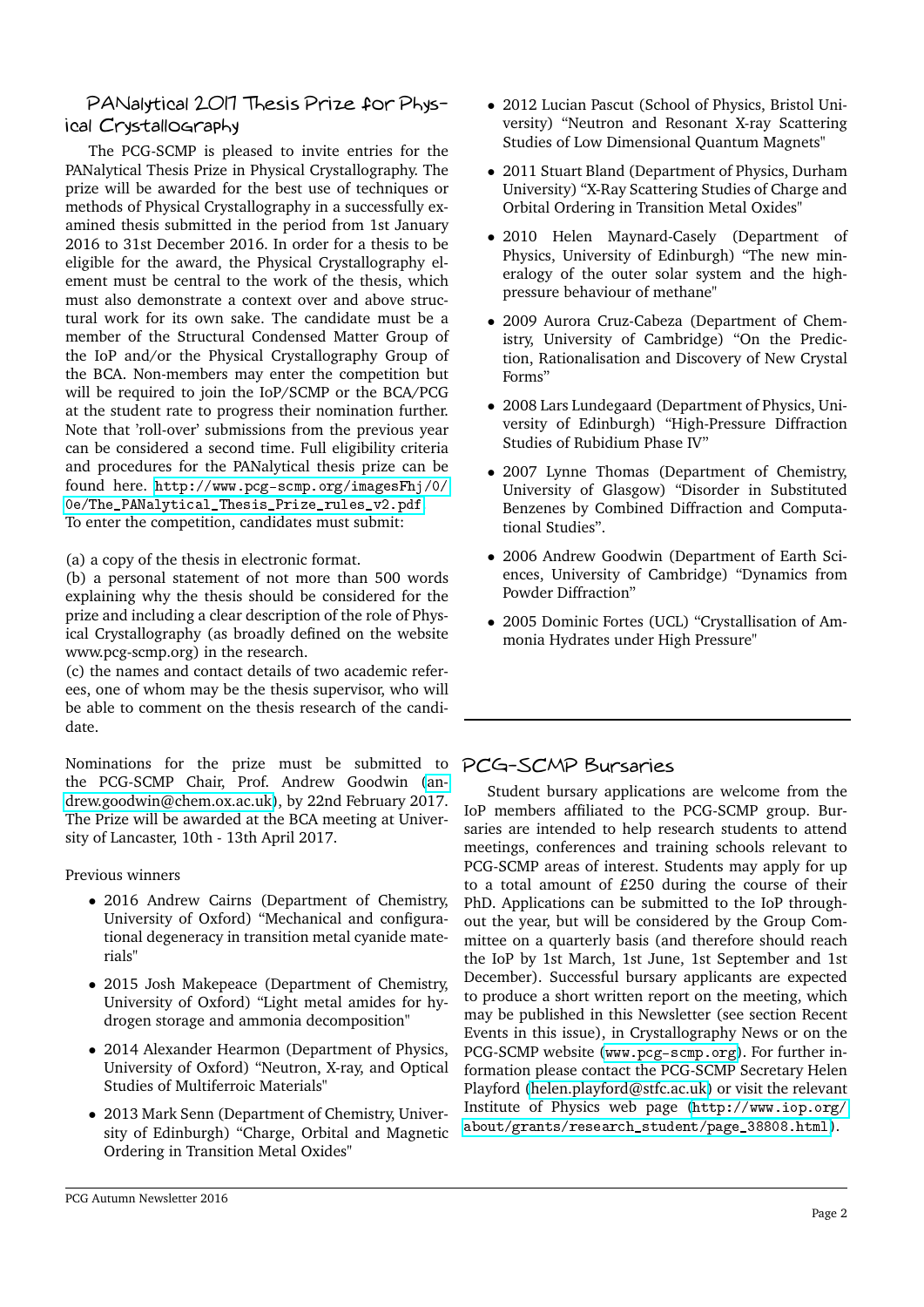## Future Meetings

- [3rd Annual APXPS Workshop,](http://www.diamond.ac.uk/Home/Events/2016/APXPS.html) 12-14th Dec 2016,
- [Diamond-CCP4 Data Collection and Structure Solu](http://www.diamond.ac.uk/Home/Events/2016/Diamond-CCP4-Data-Collection-and-Analysis-workshop.html)[tion Workshop,](http://www.diamond.ac.uk/Home/Events/2016/Diamond-CCP4-Data-Collection-and-Analysis-workshop.html) 13-20th Dec 2016,
- 36th SSCG Christmas meeting Loughborough/Keele, 19 - 20 Dec 2016 [http://www.lboro.ac.uk/departments/chemistry/](http://www.lboro.ac.uk/departments/chemistry/news-events/sscg-2016/) [news-events/sscg-2016/](http://www.lboro.ac.uk/departments/chemistry/news-events/sscg-2016/)

The annual Christmas meeting of the Royal Society of Chemistry Solid State Chemistry group will take place at Loughborough University 19th and 20th of December, 2016. This years meeting will be heavily student and early career focussed so please submit abstracts for both posters and oral presentations. Further details about the conference can be found on the website:

#### **Plenary speakers:**

Prof. Matt Rosseinsky, University of Liverpool Prof. Olle Eriksson, Uppsala University, Sweden

If you would like any further information, please contact Pooja Panchmatia [\(p.panchmatia@lboro.ac.uk\)](mailto:p.panchmatia@lboro.ac.uk) or Richard Darton [\(r.j.darton@keele.ac.uk\)](mailto:r.j.darton@keele.ac.uk)

We look forward to welcoming you to Loughborough!

• The BCA Spring Meeting 2017 will take place at Lancaster University on 10-13th April 2017. Please see the conference website for registration and more details [http://www.bcaspringmeetings.](http://www.bcaspringmeetings.org.uk/home) [org.uk/home](http://www.bcaspringmeetings.org.uk/home).

## Outreach and Education

#### by MIKE GLAZER

Recently the Royal Institution has digitised many old films of W.L. Bragg (and even W.H. Bragg) and made them available on the internet at [www.rigb.org/our](http://www.rigb.org/our-history/bragg-film-archive)[history/bragg-film-archive .](http://www.rigb.org/our-history/bragg-film-archive) This is the first tranche of videos with more to follow later on. This was made available through a grant from STFC which a number of us applied for a few years ago. There are many gems in the collection.

## Recent Events

#### **PCG Winter Meeting (31st - 1st November 2016)**

by SNEHA BAJPE, CARL ROMAO, EMILY REYNOLDS AND HAMISH YEUNG

The first session of scientific talks was opened by Professor Anthony Powell (Reading), who discussed a series of recent structural and electronic studies of layered materials for thermoelectric applications. These materials with 2-D structural motifs have highly structured electronic densities of states, potentially increasing their Seebeck coefficients. By incorporating dopants, the Fermi energy and phonon conductivity could be optimized. Kent Griffith from Prof Clare Grey's group in Cambridge presented results regarding lithium intercalation into several quenchable  $Nb<sub>2</sub>O<sub>5</sub>$  polymorphs. The various octahedral tilts in these polymorphs created topologically distinct microporous regions where lithium could be stored. The structure and dynamics of the lithium within  $Nb<sub>2</sub>O<sub>5</sub>$  was further elucidated using solid-state NMR. The session concluded with a presentation by Oxford's Professor Simon Clarke, who described softchemical modifications of superconductivity in FeSe $_2$ . The intercalation of lithium-containing layers between the FeSe $_2$  layers, and subsequent disorder of the iron atoms, was studied in-situ using neutron diffraction.

In the second scientific session, Jacqui Cole (Cambridge/ISIS) presented the first scientific results from recent instrument developments in in-situ neutron reflectometry for solar-cell applications, whereby dye-TiO<sub>2</sub> interfacial structures that comprises the working electrodes of dye-sensitized solar cells are elucidated. The electrolyte is shown to influence the nature of the dye binding to  $TiO<sub>2</sub>$ , revealing the importance of studies in the fully assembled photovoltaic device. Jacqui showed how structural studies are providing crucial underpinning information for modelling and interpretation of the reflectometry findings. Nottingham's Stephen Argent spoke about the contrasting  $CO<sub>2</sub>$  and  $CH<sub>4</sub>$  adsorption behaviours in porous metal-organic molecular solids. While  $CO<sub>2</sub>$  was found to adsorb strongly at open metal sites on the inorganic structural building units,  $CH<sub>4</sub>$  was found to favour positions where it made multiple long contacts with phenyl rings in the ligands. Next to present was QMUL's Ali Shehu, who presented his doctoral thesis work on defect structure and ionic conductivity of ytterbium-doped neodymium pyrochlore oxides.  $Yb_2Zr_2O_7$  shows fully disordered fluorite structure while  $Yb_{1.5}Yb_{0.5}Zr_2O_7$  shows partial transition to pyrochlore structure.  $Nd_2Zr_2O_7$  displays almost completely ordered pyrochlore structure. The session concluded with an authoritative talk from Dr Ivana Evans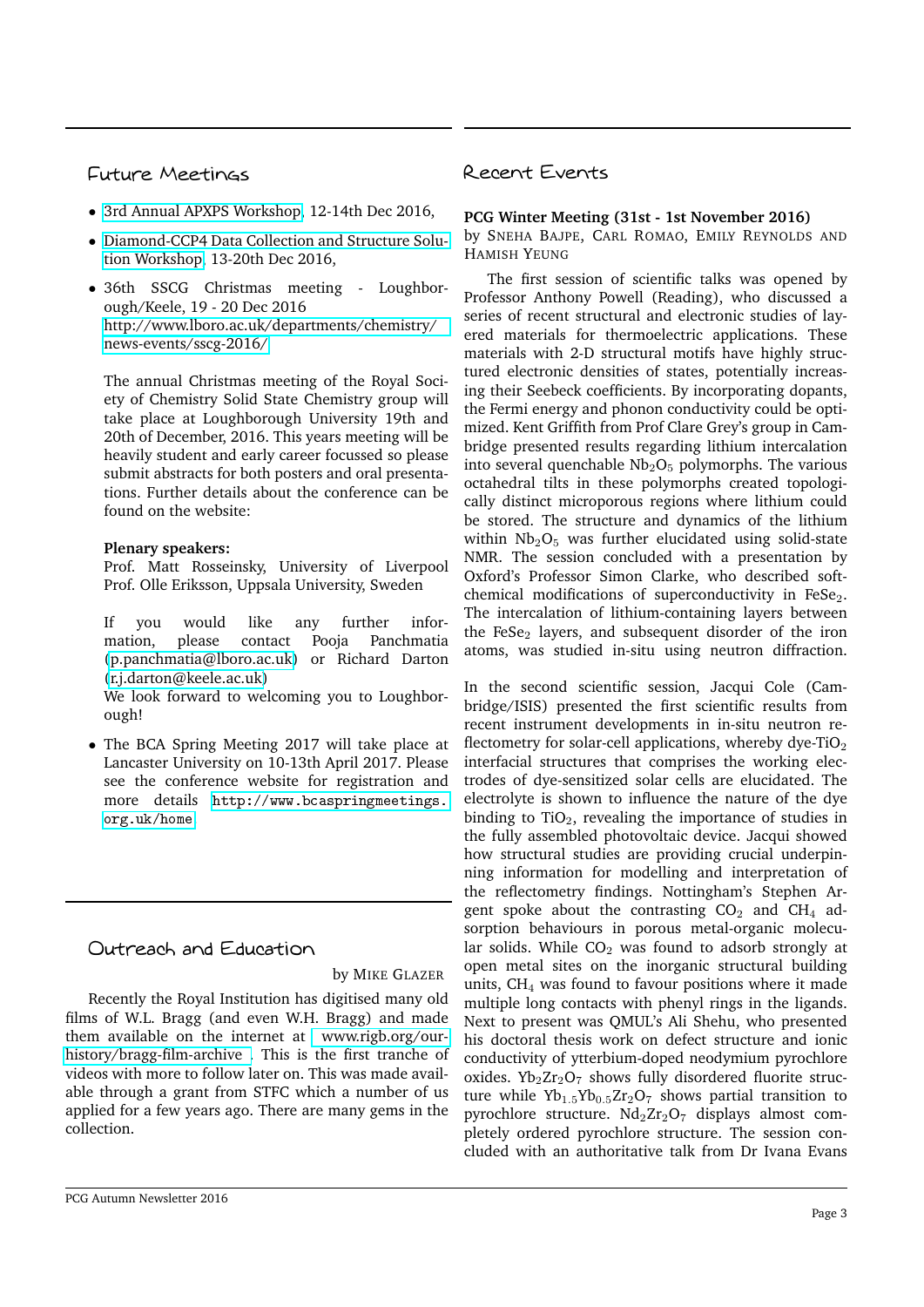on the interplay between oxygen order/disorder transitions and ionic conductivity in a range of oxide ceramics.

Session three focussed on the role of neutrons in understanding complex structures and the useful complex properties that arise. Alex Gibbs (ISIS) discussed the role of quantum critical fluctuations in oxides to give low magnetic dimensionality where high resolution neutron diffraction is required to see long range magnetic order. A range of examples were used to demonstrate the variety of multifunctional materials grown and studied at Harwell's crystal growth facility. Finally, neutrons were shown to be ideal in the study of the decomposition of ammonia cracking catalysts in a talk by Oxford's Charlotte Kirk, as well as the microstructural strain due to lattice misfits in multiphase Co and Ti alloys used as aviation components - the appealing work of Cambridge's Dr Howard Stone.

The final session began with the 2016 PCG Thesis Prize lecture by Andrew Cairns (ESRF). Andrew supplemented a presentation of his DPhil studies with recent results demonstrating various interesting parallels between classical and exotic physical systems and the supramolecular frameworks he's studied. A series of short talks followed: hydration of Brownmillerites, new combined imaging + diffraction capabilities currently under commissioning at ISIS, and stacking fault analysis using powder diffraction. In the midst of these, Joe Paddison (Cambridge), gave an energised talk on emergent charge order in  $Dy_3Mg_2Sb_3O_14$ . The meeting concluded with an overview seminar by Prof Bill David FRS (ISIS / Oxford). "10 Decades of Powder Diffraction" traced the origins and key figures - some less well-known than others - of the field as we know it, and gave snippets of useful advice to young researchers. One of them was the daily greeting given by Albert Hull's boss at the General Electric Research Laboratory: not, "Have you solved that problem yet" but, "Are you having fun?" Hull went on to invent Powder X-ray diffraction (independently of Debye and Scherrer) and determined the crystal structures of iron and tens of other metals.

Jobs and Studentships

**PhD project:** Understanding the Microscopic Mechanisms in Functional Materials **Supervisor:** Dr Mark Senn **Deadline:** 31st January 2017

**Project description:** The project will involve understanding why particular structures and chemistries give rise

to specific physical properties. The successful candidate will gain experience in making novel ceramic materials and characterizing their physical properties and crystal structures. A particular emphasis of the project will be on understanding the microscopic atomic displacements associated with the properties of piezoelectricity, ferroelectricity and magnetoelectricity. In situ and ex situ diffraction experiments will be conducted at synchrotron and neutron facilities by the student to support this work. The insight gained will allow for the design of improved functional materials for use in the electronics industry.

**Requirements:** The studentship provides 3.5 years of funding for UK/EU students, starting October 2017. Applicants should have or be about to receive an honours degree (at least II.1 or equivalent) in Chemistry, Physics or Material Science. Practical experience in the field of ceramic synthesis, crystallography and/or physical property characterization is desirable, and an interest in learning about all of these is essential.

**How to apply:** Please direct informal enquiries and requests for further information to Dr Mark Senn [\(m.senn@warwick.ac.uk\)](mailto:m.senn@warwick.ac.uk) in the first instance. More details of the research conducted within the group can be found at <www.senngroup.com>.

## Acknowledgement

Many thanks to everyone who has contributed to this issue of the PCG-SCMP newsletter. Jonathan Bean (York)

## PCG - SCMP Committee

**Chair:** Professor Andrew Goodwin **Address:** Inorganic Chemistry Laboratory University of Oxford **Email:** [andrew.goodwin@chem.ox.ac.uk](mailto:andrew.goodwin@chem.ox.ac.uk)

**Treasurer:** Dr Anthony Phillips **Address:**

Centre for Condensed Matter and Materials School of Physics and Astronomy Queen Mary University of London

**Email:** [a.e.phillips@qmul.ac.uk](mailto:a.e.phillips@qmul.ac.uk)

**Secretary:** Dr Helen Playford **Address:**